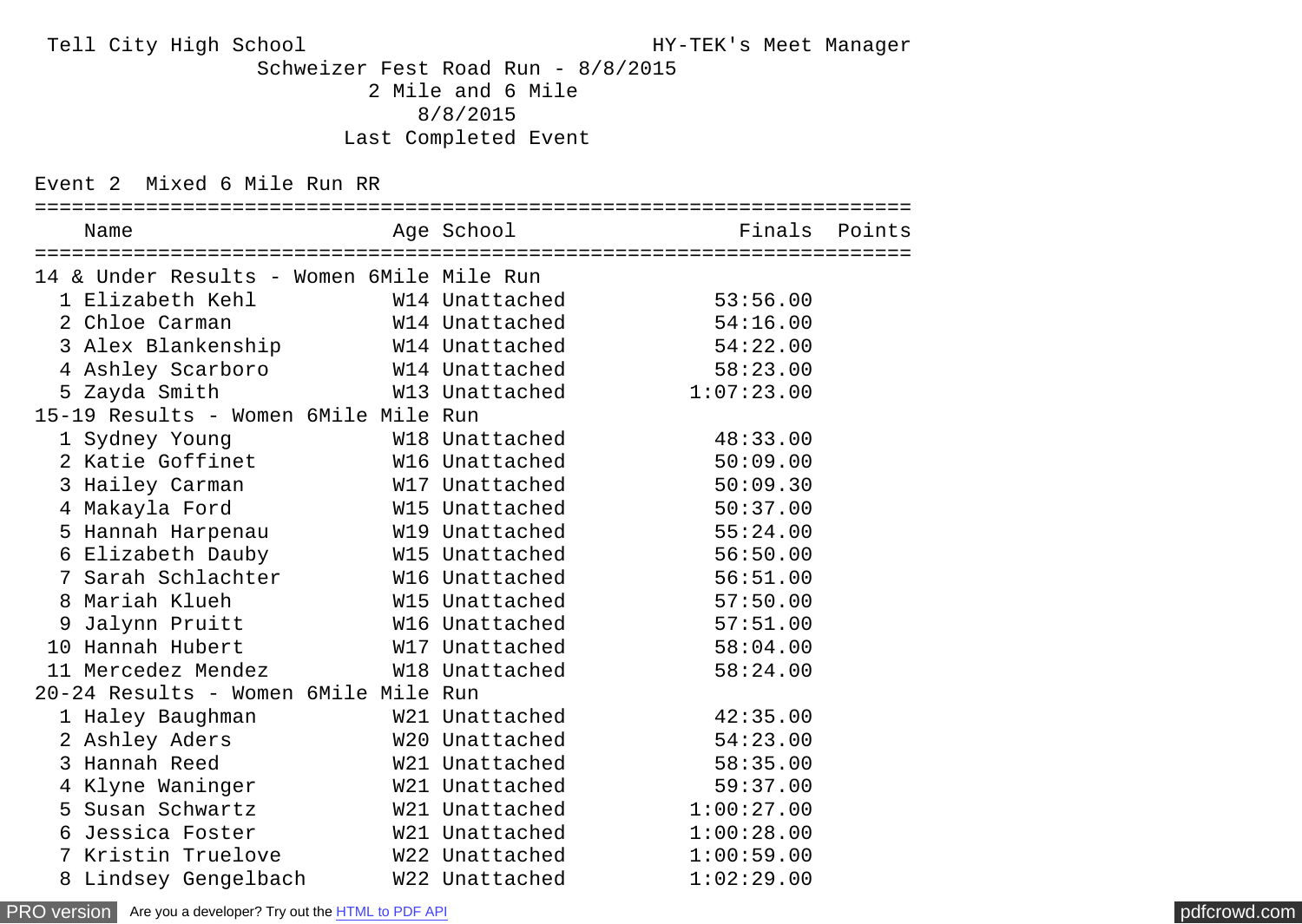|   | 9 Ashley Gengelbach                                            | W20 Unattached | 1:03:20.00 |              |
|---|----------------------------------------------------------------|----------------|------------|--------------|
|   | 10 Leslie Riley                                                | W24 Unattached | 1:23:00.00 |              |
|   | 11 Monica Hall                                                 | W21 Unattached | 1:40:25.00 |              |
|   | 25-29 Results - Women 6Mile Mile Run                           |                |            |              |
|   | 1 Jessica Schraner                                             | W25 Unattached | 54:00.00   |              |
|   | 2 Lauren Wahl                                                  | W26 Unattached | 55:38.00   |              |
|   | 3 Tomi Jo Leistner                                             | W27 Unattached | 55:45.00   |              |
|   | 4 Katie Marsh                                                  | W25 Unattached | 1:05:44.00 |              |
|   | 30-34 Results - Women 6Mile Mile Run                           |                |            |              |
|   | 1 Erin Toothman                                                | W32 Unattached | 39:39.00   |              |
|   | 2 Jill Yeager                                                  | W32 Unattached | 49:08.00   |              |
|   | 3 Kasey Wagner                                                 | W32 Unattached | 49:12.00   |              |
|   | 4 Julie Brinksneader                                           | W32 Unattached | 51:20.00   |              |
|   | 5 Emily Parke                                                  | W34 Unattached | 52:49.00   |              |
|   | 6 Kristen Hollinden                                            | W33 Unattached | 53:11.00   |              |
|   | 7 Cara Hurak                                                   | W33 Unattached | 57:03.00   |              |
|   | 8 Cody Dawson                                                  | W33 Unattached | 1:11:51.00 |              |
| 9 | amy bumm                                                       | W32 Unattached | 1:29:46.00 |              |
|   | 10 Lacy Kessens                                                | W30 Unattached | 1:29:48.00 |              |
|   | 35-39 Results - Women 6Mile Mile Run                           |                |            |              |
|   | 1 Jaime Morrison                                               | W36 Unattached | 43:39.00   |              |
|   | 2 Sarah Richard                                                | W35 Unattached | 49:07.00   |              |
|   | 3 Rachel Gordon                                                | W39 Unattached | 51:43.00   |              |
|   | 4 Micki Kidder                                                 | W37 Unattached | 1:01:03.00 |              |
|   | 5 Brandi Hess                                                  | W37 Unattached | 1:03:52.00 |              |
|   | 6 Brandie Page                                                 | W38 Unattached | 1:04:05.00 |              |
|   | 7 Cathy Board                                                  | W38 Unattached | 1:25:16.00 |              |
|   | 8 Dinah Harpenau                                               | W35 Unattached | 1:31:54.00 |              |
|   | 40-44 Results - Women 6Mile Mile Run                           |                |            |              |
|   | 1 Kim Strobel                                                  | W41 Unattached | 43:03.00   |              |
|   | 2 Beatriiz Gazcon                                              | W42 Unattached | 47:55.00   |              |
|   | 3 Kelley Click                                                 | W40 Unattached | 57:28.00   |              |
|   | 4 Jennifer Gilmore                                             | W43 Unattached | 1:00:29.00 |              |
|   | 5 Lisa Miller                                                  | W40 Unattached | 1:06:25.00 |              |
|   | 6 Denise Malone                                                | W44 Unattached | 1:07:53.00 |              |
|   | 45-49 Results - Women 6Mile Mile Run                           |                |            |              |
|   | 1 Michelle Allen                                               | W48 Unattached | 49:17.00   |              |
|   | 2 Mary Caster                                                  | W47 Unattached | 52:51.00   |              |
|   | PRO version   Are you a developer? Try out the HTML to PDF API |                |            | pdfcrowd.com |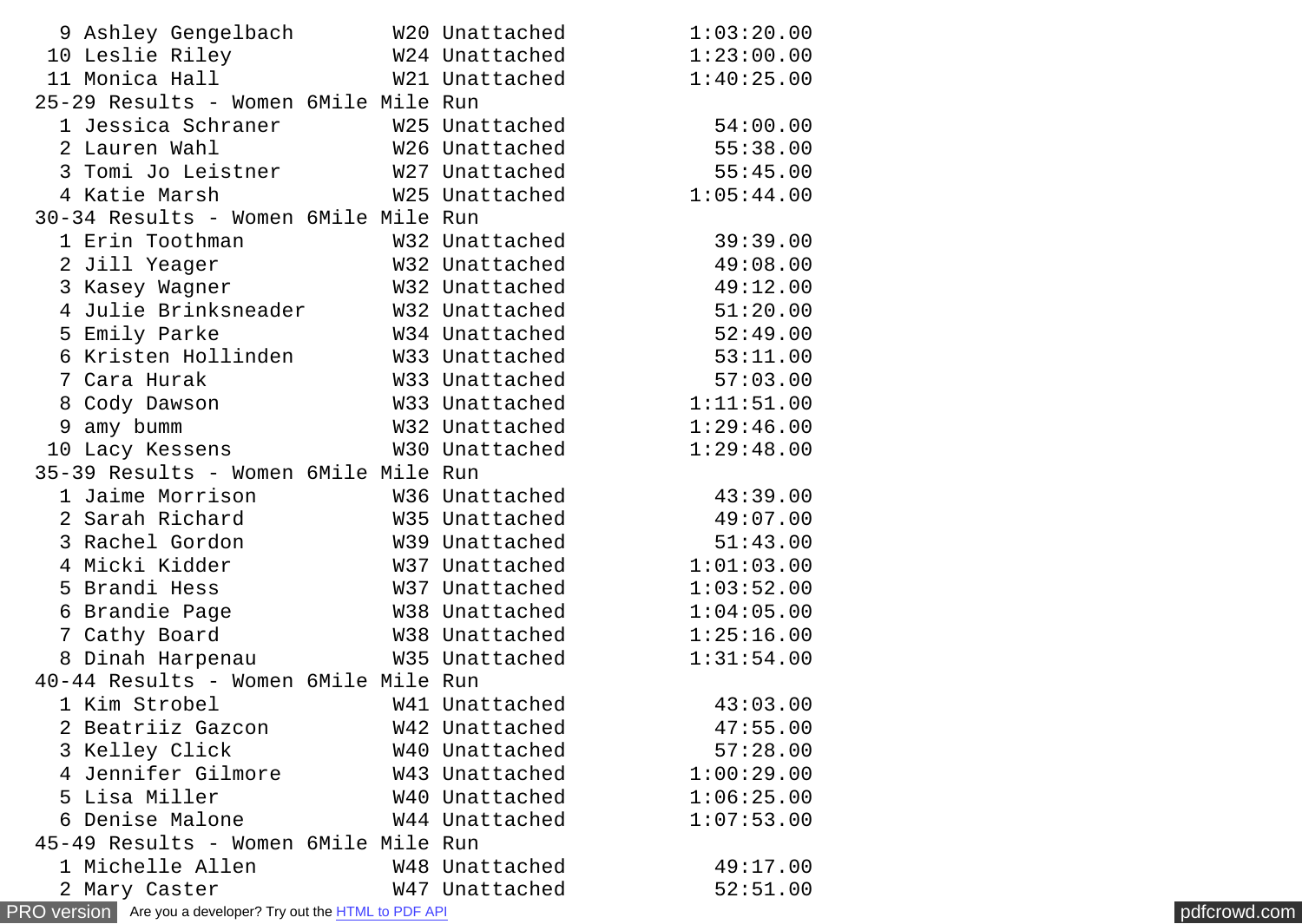| 3 Anita Dupre                                                                 |  | W49 Unattached | 1:03:19.00 |  |  |  |
|-------------------------------------------------------------------------------|--|----------------|------------|--|--|--|
| 4 Michelle LeClere W47 Unattached                                             |  |                | 1:06:47.00 |  |  |  |
| 5 Kellie Pfieffer                                                             |  | W49 Unattached | 1:08:53.00 |  |  |  |
| 6 Jane Buschkoetter           W45 Unattached                                  |  |                | 1:13:36.00 |  |  |  |
| 7 Tracey Coyle                                                                |  | W48 Unattached | 1:36:36.00 |  |  |  |
| 50-54 Results - Women 6Mile Mile Run                                          |  |                |            |  |  |  |
| 1 Kathy Pyle                                                                  |  | W51 Unattached | 1:00:54.00 |  |  |  |
| 2 Mary May                                                                    |  | W50 Unattached | 1:01:36.00 |  |  |  |
| 3 Candy Theile                                                                |  | W54 Unattached | 1:02:31.00 |  |  |  |
| 4 Debbie Reed                                                                 |  | W51 Unattached | 1:04:12.00 |  |  |  |
| 5 Jean Miller                                                                 |  | W51 Unattached | 1:07:06.00 |  |  |  |
| 6 Melody Baughman               W52 Unattached                                |  |                | 1:10:07.00 |  |  |  |
| 7 Joyce Crawford                                                              |  | W54 Unattached | 1:32:19.00 |  |  |  |
| 55-59 Results - Women 6Mile Mile Run                                          |  |                |            |  |  |  |
|                                                                               |  |                | 53:37.00   |  |  |  |
| 1 Janet Lautner<br>2 Julie Kohnert                             W56 Unattached |  |                | 54:07.00   |  |  |  |
| 3 Earlene Preher                                                              |  | W57 Unattached | 56:29.00   |  |  |  |
| 4 Deborah Weichert M57 Unattached                                             |  |                | 1:07:02.00 |  |  |  |
| 5 Julie Rudder                                                                |  | W58 Unattached | 1:07:59.00 |  |  |  |
| 6 Peggy Clark                                                                 |  | W55 Unattached | 1:11:05.00 |  |  |  |
| 7 Cheryl Hauser                                                               |  | W55 Unattached | 1:22:51.00 |  |  |  |
| 8 Dianna Knight                                                               |  | W58 Unattached | 1:28:47.00 |  |  |  |
| 9 Sarah Chinn                                                                 |  | W58 Unattached | 1:36:37.00 |  |  |  |
| 60-69 Results - Women 6Mile Mile Run                                          |  |                |            |  |  |  |
| 1 Mary Jo Borders             W61 Unattached                                  |  |                | 1:04:13.00 |  |  |  |
| 2 Martha Wahl                                                                 |  | W60 Unattached | 1:13:35.00 |  |  |  |
| 3 Brenda Graves                                                               |  | W60 Unattached | 1:16:04.00 |  |  |  |
| 14 & Under Results - Men 6Mile Mile Run                                       |  |                |            |  |  |  |
| 1 Joseph Miller M12 Unattached                                                |  |                | 1:03:11.00 |  |  |  |
| 15-19 Results - Men 6Mile Mile Run                                            |  |                |            |  |  |  |
| 1 Seth Vaquero                                                                |  | M16 Unattached | 34:36.00   |  |  |  |
| 2 Leo Simpson                                                                 |  | M16 Unattached | 35:25.00   |  |  |  |
| 3 Aaron Pierrard                                                              |  | M19 Unattached | 36:59.00   |  |  |  |
| Donovan Ingle<br>4                                                            |  | M18 Unattached | 37:08.00   |  |  |  |
| 5 Alex Ramsey                                                                 |  | M15 Unattached | 37:31.10   |  |  |  |
| Marcus Graham<br>6                                                            |  | M16 Unattached | 38:23.00   |  |  |  |
| John Bashor<br>7                                                              |  | M15 Unattached | 39:26.00   |  |  |  |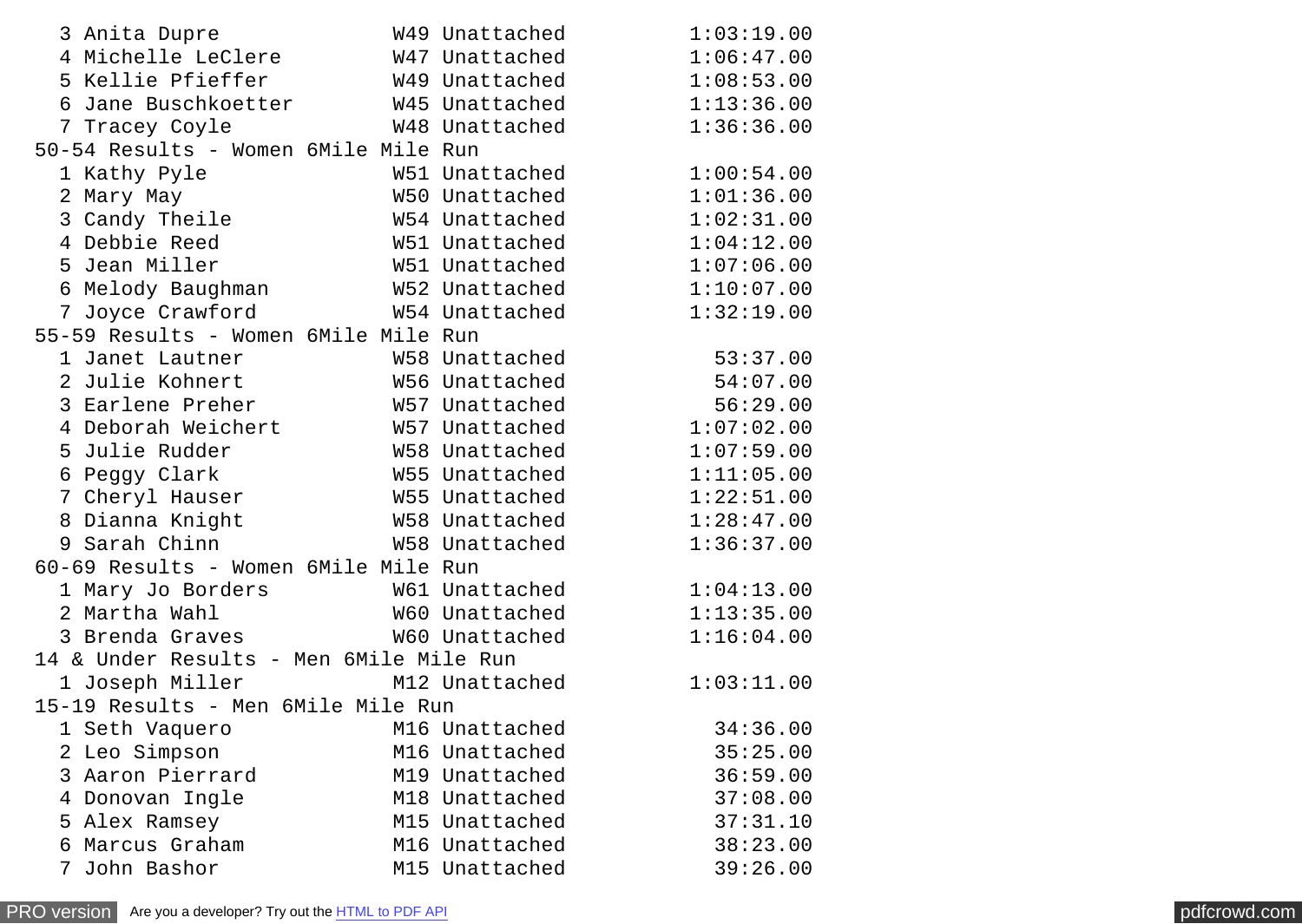| 8 Bryce Lain                          | M19 Unattached | 42:51.00   |
|---------------------------------------|----------------|------------|
| 9 Ben Becher                          | M15 Unattached | 45:20.00   |
| 10 Logan Hubert M15 Unattached        |                | 45:33.00   |
| 11 Travis Brinksneader M18 Unattached |                | 47:36.00   |
| 20-24 Results - Men 6Mile Mile Run    |                |            |
| 1 Johnnie Guy                         | M21 Unattached | 29:45.00   |
|                                       | M21 Unattached | 30:16.00   |
| 2 Chase Broughton<br>3 Josh Guy       | M21 Unattached | 30:30.00   |
| 4 Cain Parker                         | M20 Unattached | 32:14.00   |
| 5 Alex Newton                         | M20 Unattached | 34:29.00   |
| 6 Ian Bashor                          | M22 Unattached | 37:05.00   |
| 7 Paul Schwartz                       | M21 Unattached | 40:38.00   |
| 8 Michael Saalman                     | M24 Unattached | 42:36.10   |
| 9 Hunter Sandage                      | M20 Unattached | 46:29.00   |
| 10 Jeremy Miller                      | M21 Unattached | 49:05.00   |
| 11 Andrew Jones                       | M23 Unattached | 52:17.00   |
| 12 Jacob Bluhm                        | M22 Unattached | 53:03.00   |
| 13 Logan Radcliffe M23 Unattached     |                | 1:40:26.00 |
| 25-29 Results - Men 6Mile Mile Run    |                |            |
| 1 Dustin Emerick-Ville                | M26 Unattached | 29:59.00   |
| 2 John Latta                          | M25 Unattached | 32:29.00   |
| 3 Michael Carter                      | M29 Unattached | 34:35.00   |
| 4 Wes Camp                            | M25 Unattached | 35:13.00   |
| 5 Alex Fenn                           | M25 Unattached | 42:36.00   |
| 6 Chris Zachary                       | M27 Unattached | 44:37.00   |
| 7 Jason Sprinkle                      | M26 Unattached | 48:13.00   |
| 8 Cody Pfeifer                        | M26 Unattached | 1:01:01.00 |
| 30-34 Results - Men 6Mile Mile Run    |                |            |
| 1 Lewis Kivett                        | M32 Unattached | 34:59.00   |
| 2 Matthew Bartsch                     | M33 Unattached | 35:13.20   |
| 3 Graham Paxton                       | M34 Unattached | 36:15.00   |
| 4 Zach Toothman                       | M33 Unattached | 36:30.00   |
| Ty Guillaume<br>5                     | M33 Unattached | 37:31.00   |
| Ryan Sumner<br>6                      | M34 Unattached | 44:31.00   |
| George Wooten<br>7                    | M33 Unattached | 50:54.00   |
| Ryan Risse<br>8                       | M30 Unattached | 52:48.00   |
| 9 Nick Kern                           | M34 Unattached | 1:11:52.00 |
| 25 20 Bocults - Mon GMilo Milo Bun    |                |            |

[PRO version](http://pdfcrowd.com/customize/) Are you a developer? Try out the **HTML to PDF API [pdfcrowd.com](http://pdfcrowd.com)** 35-39 Results - Men 6Mile Mile Run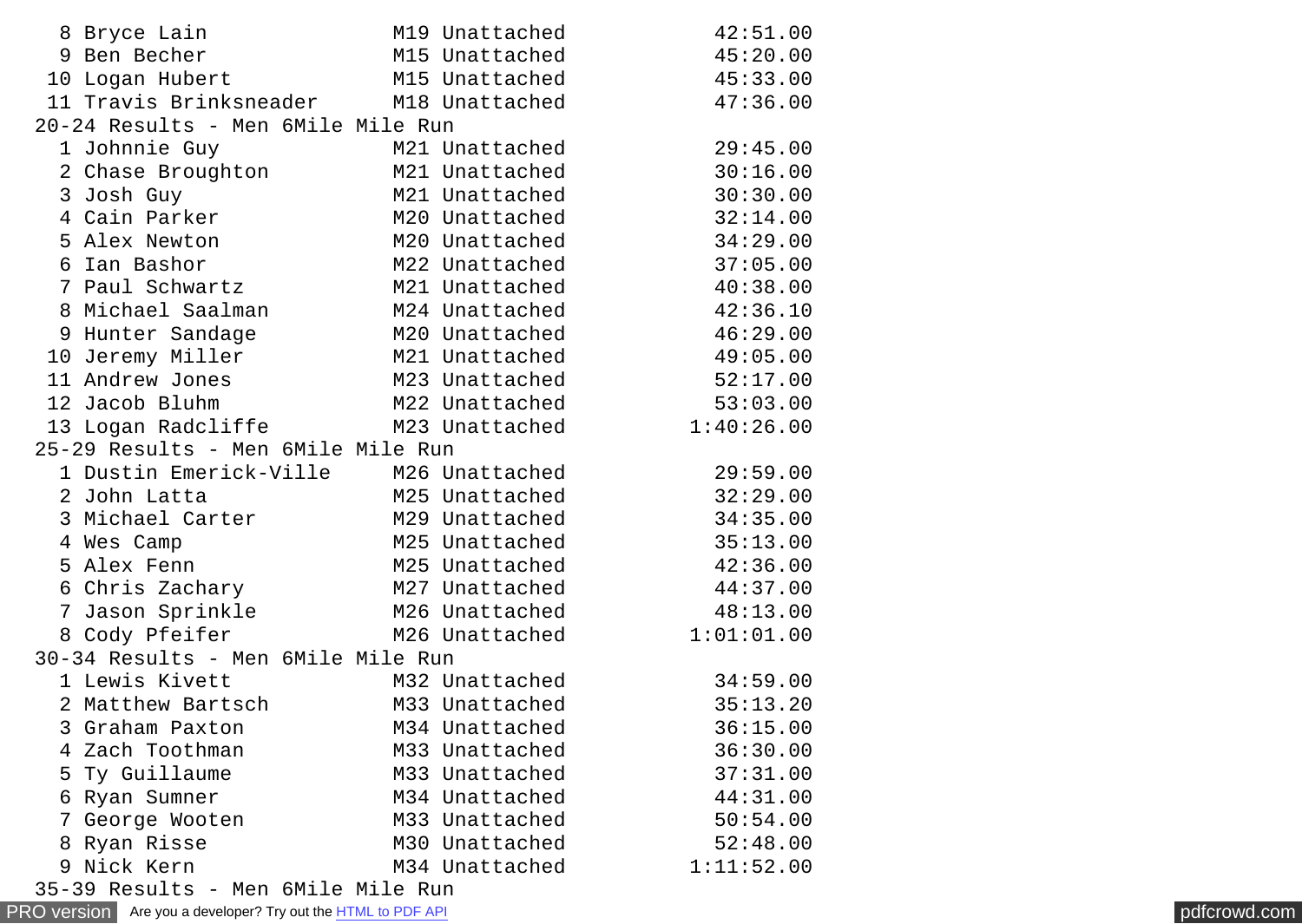|                                    | 1 Darrick Taul<br>2 Phil Wickizer<br>3 Derrick James<br>4 Patrick Naviaux |  | M35 Unattached<br>M35 Unattached<br>M38 Unattached<br>M36 Unattached | 42:43.00<br>48:19.00<br>49:53.00<br>50:00.00 |  |  |
|------------------------------------|---------------------------------------------------------------------------|--|----------------------------------------------------------------------|----------------------------------------------|--|--|
|                                    | 5 David Beertzer                                                          |  | M38 Unattached                                                       | 51:06.00                                     |  |  |
|                                    | 6 Scott Kidder                                                            |  | M38 Unattached                                                       | 53:39.00                                     |  |  |
|                                    | 7 Shane Jones                                                             |  | M38 Unattached                                                       | 54:01.00                                     |  |  |
|                                    | 8 Bart Harpenau                                                           |  | M38 Unattached                                                       | 54:31.00                                     |  |  |
|                                    | 9 Andrew Arndt                                                            |  | M35 Unattached                                                       | 54:58.00                                     |  |  |
|                                    | 40-44 Results - Men 6Mile Mile Run                                        |  |                                                                      |                                              |  |  |
|                                    | 1 Travis Martin<br>1 Travis Martin<br>2 Brian Beckort                     |  | M41 Unattached                                                       | 37:48.00                                     |  |  |
|                                    |                                                                           |  | M43 Unattached                                                       | 38:26.00                                     |  |  |
|                                    | 3 Walter Henrichsen                                                       |  | M41 Unattached                                                       | 40:04.00                                     |  |  |
|                                    | 4 Jason Crandall                                                          |  | M44 Unattached<br>M41 Unattached                                     | 46:31.00                                     |  |  |
|                                    | 5 Chris DeJarnette<br>6 Michael Lane                                      |  | M40 Unattached                                                       | 50:15.00<br>51:35.00                         |  |  |
|                                    | 7 Brandon Gordon                                                          |  | M40 Unattached                                                       | 55:55.00                                     |  |  |
|                                    | 8 Lee Chestnut                                                            |  | M40 Unattached                                                       | 56:17.00                                     |  |  |
|                                    | 9 Kenneth Sanders M44 Unattached                                          |  |                                                                      | 1:04:23.00                                   |  |  |
|                                    | 45-49 Results - Men 6Mile Mile Run                                        |  |                                                                      |                                              |  |  |
|                                    | 1 Keith Zellers                                                           |  | M45 Unattached                                                       | 42:29.00                                     |  |  |
|                                    | 2 Jason Powell                                                            |  | M45 Unattached                                                       | 44:30.00                                     |  |  |
|                                    | 3 Paul Bloom                                                              |  | M48 Unattached                                                       | 45:01.00                                     |  |  |
|                                    | 4 Robert Gleitz                                                           |  | M45 Unattached                                                       | 46:17.00                                     |  |  |
|                                    | 5 Eric Young                                                              |  | M45 Unattached                                                       | 48:44.00                                     |  |  |
|                                    | 6 Tim Mulzer                                                              |  | M47 Unattached                                                       | 49:09.00                                     |  |  |
|                                    | 7 Bruce Dupont                                                            |  | M49 Unattached                                                       | 52:23.00                                     |  |  |
|                                    | 8 John Pfieffer                                                           |  | M48 Unattached                                                       | 53:19.00                                     |  |  |
|                                    | 9 Dave Scrugaterback                                                      |  | M46 Unattached                                                       | 54:03.00                                     |  |  |
|                                    | 10 Dan Lacy                                                               |  | M49 Unattached                                                       | 54:39.00                                     |  |  |
|                                    | 11 Eric Gilmore                                                           |  | M47 Unattached                                                       | 1:00:31.00                                   |  |  |
|                                    | 12 Mark Thomas                                                            |  | M48 Unattached                                                       | 1:09:23.00                                   |  |  |
| 50-54 Results - Men 6Mile Mile Run |                                                                           |  |                                                                      |                                              |  |  |
|                                    | 1 Steve Becher                                                            |  | M50 Unattached                                                       | 45:21.00                                     |  |  |
|                                    | 2 Darrell Barker                                                          |  | M51 Unattached                                                       | 48:14.00                                     |  |  |
|                                    | 3 Mike Theile                                                             |  | M53 Unattached                                                       | 1:03:09.00                                   |  |  |
|                                    | 4 Judson Miller                                                           |  | M52 Unattached                                                       | 1:03:12.00                                   |  |  |